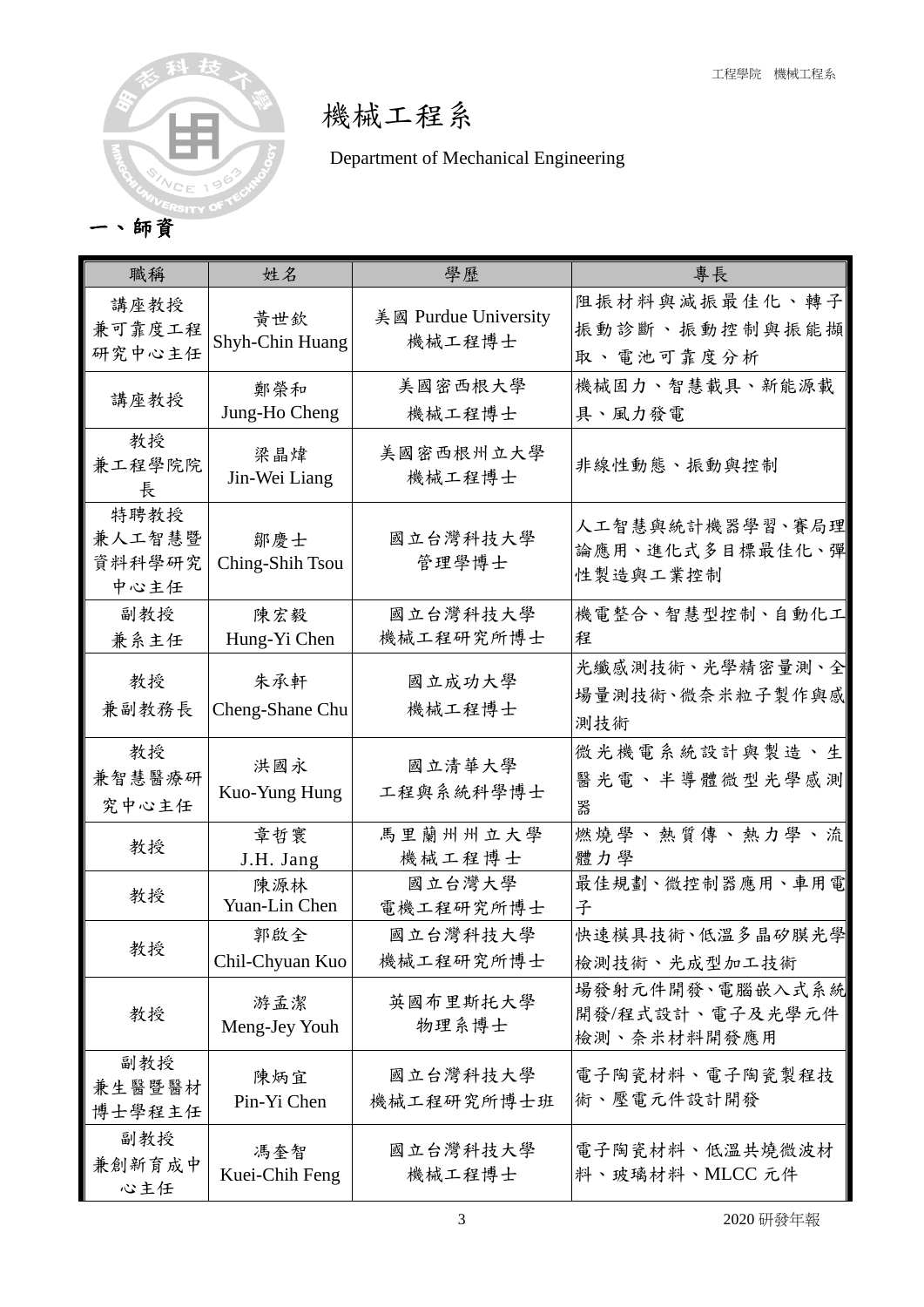工程學院 機械工程系

| 職稱     | 姓名                   | 學歷          | 專長              |
|--------|----------------------|-------------|-----------------|
| 產學合作發展 |                      |             |                 |
| 中心主任   |                      |             |                 |
| 副教授    | 張國棟                  | 國立台灣科技大學    | 熱流量測、流體控制       |
|        | Kuo-Tung Chang       | 機械工程博士      |                 |
| 副教授    | 王海                   | 國立台灣大學      | 精密量測技術、逆向工程、切削加 |
|        | Hai Wang             | 機械工程博士      | 工技術、感測系統介面整合技術  |
| 副教授    | 蔡習訓                  | 國立清華大學      | 光電構裝、磨粒加工(精密切削加 |
|        | Hsi-Hsun Tsai        | 動力機械工程博士    | 工)、光學鏡片設計       |
|        | 劉晉奇                  | 國立成功大學      | 固體力學、破壞力學、有限元素分 |
| 副教授    | Thomas Jin-Chee      | 機械工程博士      | 析、電腦輔助工程分析、壓電力學 |
|        | Liu                  |             |                 |
|        | 鍾永強                  | 國立成功大學      | 生醫微機電、奈米科技、生醫光  |
| 副教授    | Yung-Chiang<br>Chung | 航空太空研究所博士   | 電、微熱流系統、雷射技術    |
|        |                      |             |                 |
| 副教授    | 楊岳儒                  | 國立台灣大學      | 電力電子            |
|        | Yueh-Ru Yang         | 電機博士        |                 |
| 副教授    | 謝文賓                  | 美國馬里蘭大學     | 機構合成/設計         |
|        | Win-Bin Shieh        | 機械工程博士      |                 |
| 副教授    | 黃道易                  | 國立台北科技大學    | 車輛修護、車輛測試、車廠管理  |
|        | Dao-Yi Huang         | 機電工程研究所博士   |                 |
|        |                      | 國立清華大學      | 雙相流與沸騰熱傳、熱沈與蒸發器 |
| 副教授    | 傅本然<br>Ben-Ran Fu    | 工程與系統科學系博士  | 應用、低溫熱能發電技術、能源科 |
|        |                      |             | 技               |
|        | 邱昱仁                  | 國立清華大學      | 機器人學、機械設計與模擬、機器 |
| 副教授    | Yu-Jen Chiu          | 動力機械工程博士    | 人定位自我校正、最佳設計、燃料 |
|        |                      |             | 電池系統            |
|        | 張文慶                  | 美國威斯康辛大學    |                 |
| 助理教授   | Wunching Lyle        | 機械博士        | 機械設計、生醫工程       |
|        | Chang                |             |                 |
| 助理教授   | 蔡宜昌                  | 國立台灣科技大學    | 氣壓伺服、系統控制       |
|        | Yi- Chang Tsai       | 機械工程博士(控制組) |                 |
| 助理教授   | 胡志中                  | 國立台灣大學      | 醫學工程、生醫機械、機電整合、 |
|        | Chih-Chung Hu        | 醫學工程學研究所博士班 | 影像系統設計分析、液氣壓系統  |
| 助理教授   | 陳明彥                  | 英國利物浦大學     | 強韌控制、車輛動力設計與系統整 |
|        | Ming-Yen Chen        | 工程博士        | 合、車輛開發測試與驗證     |
| 講師     | 鄭春德                  | 國立交通大學      | CAD、CAM、相變化     |
|        | Chun-Der Cheng       | 機械碩士        |                 |
|        | 劉秋霖                  | 國立台灣科技大學    | 傳統鑄造、脫蠟精密鑄造、數控工 |
| 講師     | Chiou-Lin Liou       | 機械工程研究所博士班  | 具機、材料實驗         |
|        |                      |             | 各類工作母機加工實務、數控工具 |
| 技術講師   | 蔡清發                  | 明志科技大學      | 機、各類銲接、夾治具設計製作  |
|        | Ching-Fa Tsay        | 機電工程研究所碩士班  | 塑膠模設計製作、衝壓模設計製  |
|        |                      |             | 作、機械元件設計製作      |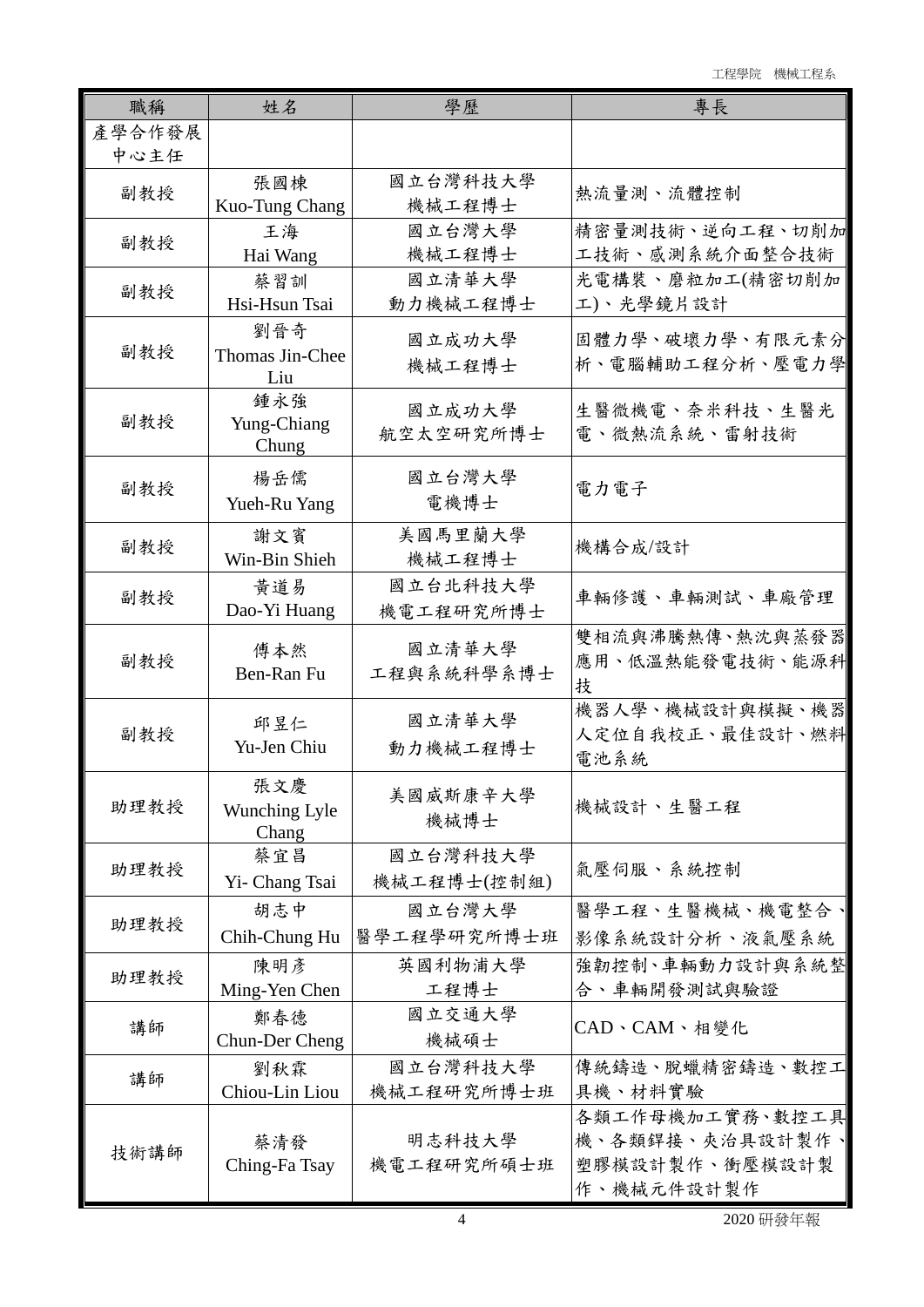### 二、期刊論文

- [1] Chil-Chyuan Kuo, Hsueh-An Liu,Chao-Ming Chang,"Optimization of vacuum casting process parameters to enhance tensile strength of components using design of experiments approach",INTERNATIONAL JOURNAL OF ADVANCED MANUFACTURING TECHNOLOGY,106,(1-2),pp.3775,pp.3785,2020,【SCIE &EI】
- [2] Chil-Chyuan Kuo, Zi-Fan Jiang ,Xin-Yi Yang, Shao- Xuan Chu , Jia- Qi Wu,"Characterization of a direct metal printed injection mold with different conformal cooling channels",INTERNATIONAL JOURNAL OF ADVANCED MANUFACTURING TECHNOLOGY,107,(3-4),pp.1223,pp.1238,2020,【SCIE &EI】
- [3] Chil-Chyuan Kuo, Wei-Hua Chen, Cheng-XuanTsai, Yi-Xian Lin, Qun Gao, Shi-Jun Gian, Cheng-Xiang Xiao,"Effects of different fillers on the silicone rubber mold with conformal cooling channels",INTERNATIONAL JOURNAL OF ADVANCED MANUFACTURING TECHNOLOGY,108,(5-6),pp.1509,pp.1525,2020,【SCIE &EI】
- [4] Chil-Chyuan Kuo, Xin-Yi Yang,"Optimization of direct metal printing process parameters for plastic injection mold with both gas permeability and mechanical properties using design of experiments approach",INTERNATIONAL JOURNAL OF ADVANCED MANUFACTURING TECHNOLOGY,109,(5-6),pp.1219,pp.1235,2020,【SCIE &EI】
- [5] Chil-Chyuan Kuo, Zheng-Yan You, Seng-Jie Chang, Jie-Dui Liao, Shao-Ting Yu1, Rong-Ting Zeng,,"Development of Green Conformal Cooling Channels for Rapid Tooling,",INTERNATIONAL JOURNAL OF ADVANCED MANUFACTURING TECHNOLOGY,111,(1-2),pp.109,pp.125,2020,【SCIE &EI】
- [6] Chil-Chyuan Kuo, Wei-Jie Chen,"Development and application of intelligent monitoring system for rapid tooling applied in low pressure injection molding",INTERNATIONAL JOURNAL OF ADVANCED MANUFACTURING TECHNOLOGY,111,  $(11-12)$ ,pp.3453,pp.3467,2020, SCIE & EI
- [7] Yung-Chiang Chung, Han-Hsuan Chung, Yi-Hong Lee, Li-Qi Yang,"Heat dissipation and electrical conduction of an LED by using a microfluidic channel with a graphene solution",APPLIED THERMAL ENGINEERING,175,pp.115383-1,pp.115383-7,2020, SCIE &EI】
- [8] Liu, Zhi-Wei Yang, Ching-Been Hu, Chih-Chung Lin, Jun-Cheng Tsao, Chung-Chen Hsu, Chun-Yao,"Effects of Coatings Thickness on the Structural and Mechanical Performances of High Entropy Alloy Nitride Films",Journal of The Chinese Society Of Mechanical Engineers, Transactions Of The Chinese Institute of Engineers, Series C,41,(1),pp.21,pp.28,2020,【SCIE &EI】
- [9] Chun-Der Cheng, Pin-Yi Chen, Chi-Shun Tub, Cheng-Sao Chen, Kuei-Chih Feng, Hsiao-Yao Yu, Yi-Tsung Lee, R.R. Chien, J. Anthoniappend,"Phase transformation and mechanism on enhanced creep-life in P9 Cr-Mo heat-resistant steel",JOURNAL OF MATERIALS RESEARCH AND TECHNOLOGY-JMR&T,9, (3),pp.4617,pp.4630,2020, [SCIE &EI]
- [10]Chen, Kuan-Ta Hu, Chih-Chung Hsu, Chun-Yao Tsao, Chung-Chen Hong, Po-Da,"Optimizing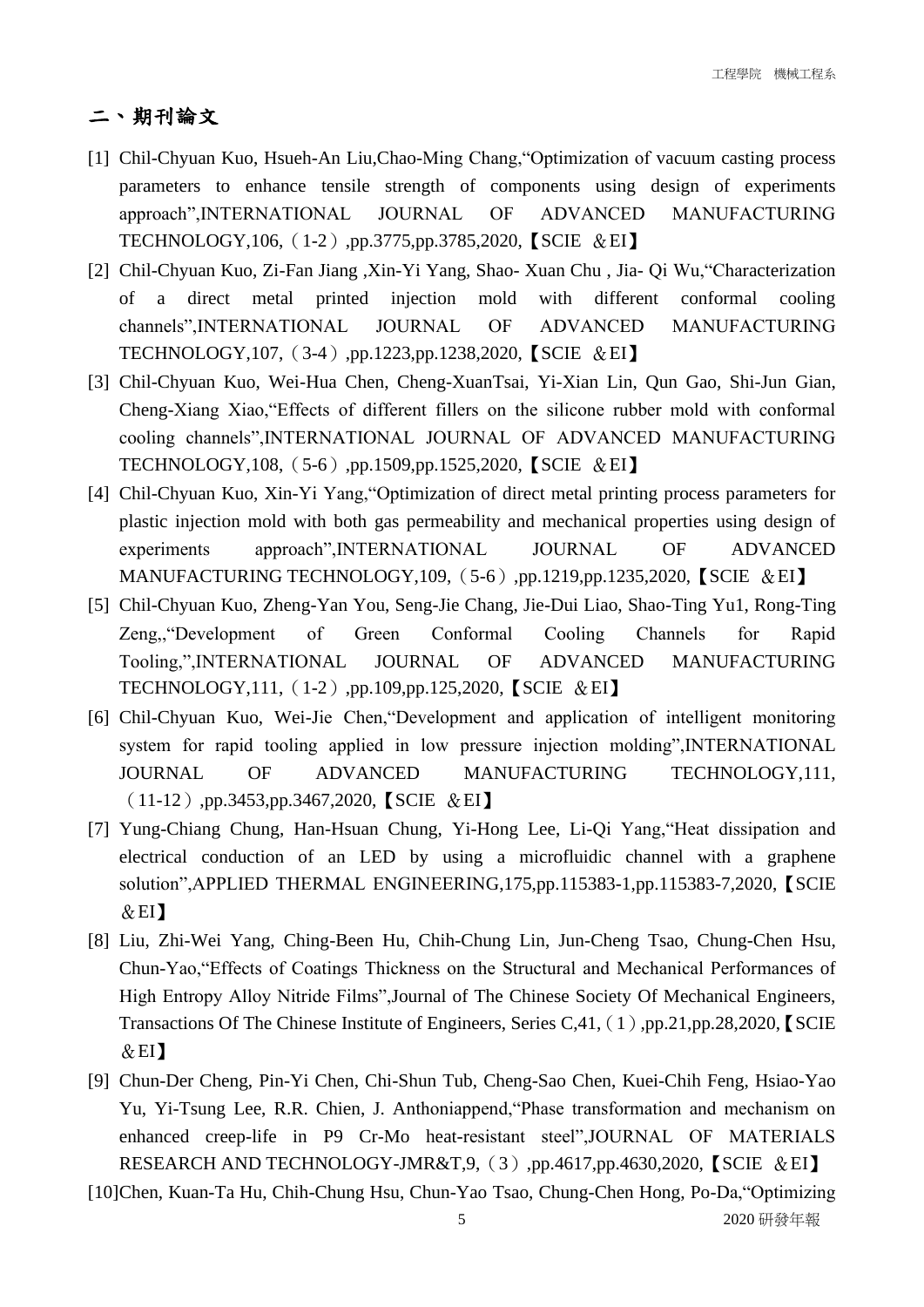the Multiattribute Characteristics of CrWN Hard Film Tool in Turning AISI 304 Stainless Steel",Journal of Materials Engineering and Performance (J of Materi Eng and Perform, JMEP),29,(4),pp.2506,pp.2513,2020,【SCIE &EI】

- [11]Wu, Qi-Xuan Wu, Ming-Chang Hu, Chih-Chung Hsu, Chun-Yao Chang, Tien-Li Tsao, Chung-Chen,"Study on the fabricated feasibility of electrodes in EDM using rapid prototyping (RP) and investment casting technology",INTERNATIONAL JOURNAL OF ADVANCED MANUFACTURING TECHNOLOGY,109,(1-2),pp.377,pp.384,2020,【SCIE &EI】
- [12]Huang, Hua Chen, Chun-Sheng Hu, Chih-Chung Lee, Lian-Wang Hsu, Chun-Yao,"Structure and mechanical performance for TiAlN films that are grown with a low Al composition",MATERIALS RESEARCH EXPRESS,7,(8),pp.086401-1,pp.086401-11,2020, 【SCIE &EI】
- [13]Kuei-Chih Feng, Ming-Wei Chu, Chia-Hao Ku, Pin-Yi Chen, Chi-Shun Tu, Cheng-Sao Chen, R. R. Chien, Yoshiyuki Iizuka,"Ag-diffusion inhibition mechanism in SiO2-added glass-ceramics for 5G antenna applications",CERAMICS INTERNATIONAL,46, (15),pp.24083,pp.24090,2020,【SCIE &EI】
- [14]Kuei-Chih Feng, Ming-Wei Chu, Chun-An Lu, Yoshiyuki Iizuka, Pin-Yi Chen, Chi-Shun Tu, Cheng-Sao Chen, R. R. Chien, Chung-Ya Tsao,"Silver diffusion and mechanism of CaO-MgO-SiO2 glass ceramics in millimeter-wave properties",CERAMICS INTERNATIONAL,46,(5),pp.5634,pp.5640,2020,【SCIE &EI】
- [15]Chi-Shun Tu, Pin-Yi Chen, Cheng-Sao Chen, Wei Sea Chang, R. R. Chien, Kuei-Chih Feng, Yi-Shin Jou, V. Hugo Schmidt,,"Enhancement of local piezoresponse in samarium and manganese co-doped bismuth ferrite ceramics",JOURNAL OF ALLOYS AND COMPOUNDS,815,pp.152383-1,pp.152383-10,2020,【SCIE &EI】
- [16]Chi-Shun Tu, Yi-Shin Jou, Pin-Yi Chen, Cheng-Sao Chen, Yu-Chen Hsu, Kuei-Chih Feng, R. R. Chien, V. Hugo Schmidt, Shu-Chih Haw,"Enhancing Photovoltaic and Photosensing Performances in Bismuth Ferrite via Polar Order Engineering",ACS APPLIED ELECTRONIC MATERIALS, 2, (11), pp.3773, pp.3782, 2020, [SCIE & EI]
- [17]Meng-Jey Youh, Chun-Shuan Lin, Nen-Wen Pu, Yih-Ming Liu, Ru-Yi Youh, Hao-Qian Li, Pei-Yu Tang, Ming-Hsien Lin, Ming-Der Ger,"Comparison of field emission performances and durability of three nanocarbon materials",Vacuum,177,pp.109382-1,pp.190382-8,2020,【SCIE  $\&$  EI
- [18]廖翊伶,蔡習訓,"調控進澆口時序對大型塑膠棧板射出成型影響的初步模擬研究",明志學 報,48,pp.93,pp.102,2020,【TCI-HSS】
- [19]廖翊伶,蔡習訓,"後車斗加裝聚碳酸酯板/鍍鋅鋼籠架在風阻鍍鋅鋼籠架在風阻作用下之應 力分析",明志學報,48,pp.83,pp.92,2020,【TCI-HSS】
- [20]Chiu, Han-Chieh Pao, Hung-Kang Hsieh, Ren-Hong Chiu, Yu-Jen Jang, Jer-Huan,"Estimation of the eddy current losses in a dry-type 3000 KVA transformer with machine learning", ENERGY REPORTS, 6, pp. 447, pp. 451, 2020, [SCIE & EI]
- [21]Wang, Chin-Tsan Li, I-Ting Jang, Jer-Huan,"Effect of electrode spacing on the performance of microbial fuel cells with a honeycomb flow straightener",INTERNATIONAL JOURNAL OF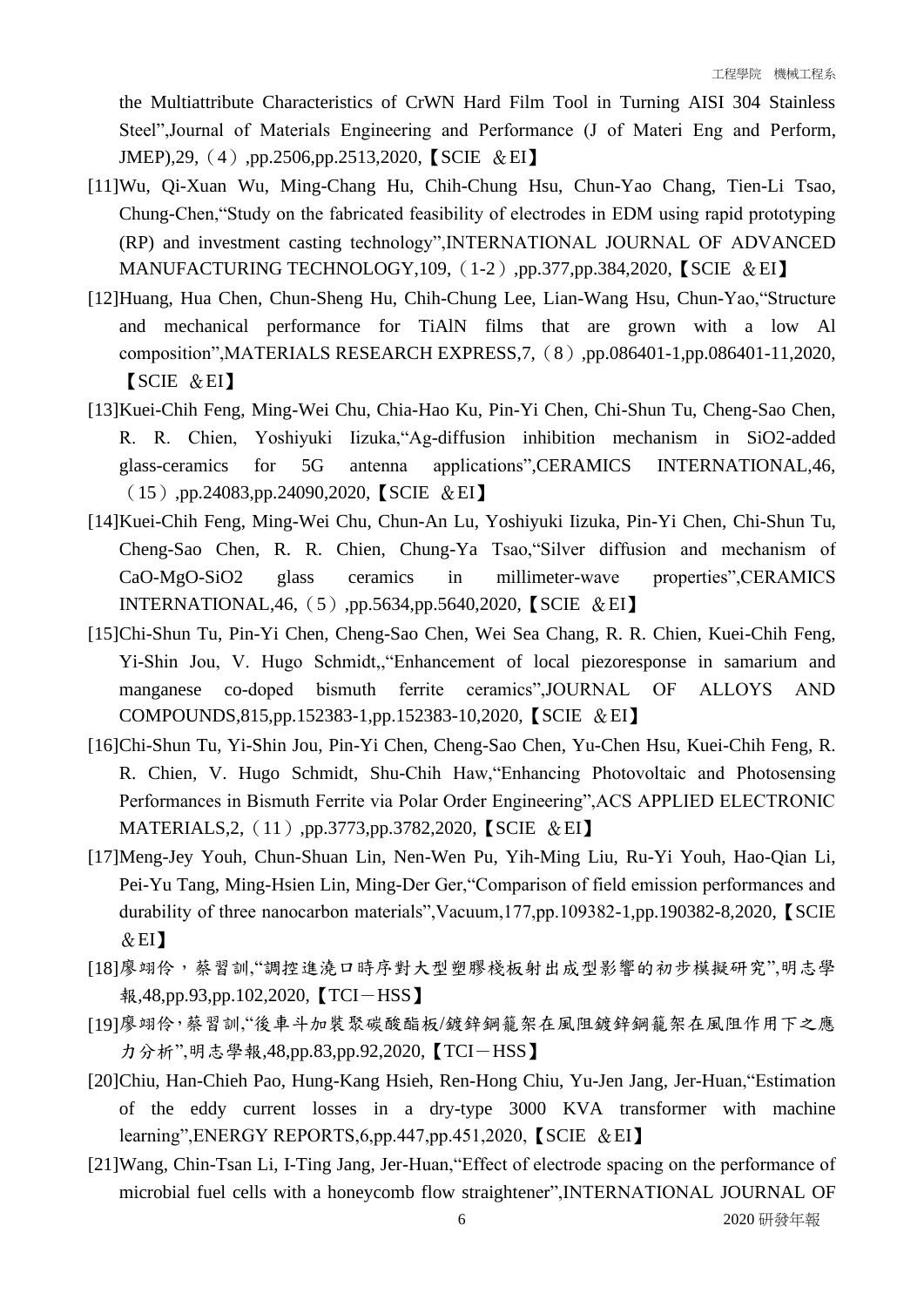ENERGY RESEARCH,44,(14),pp.12136,pp.12144,2020,【SCIE &EI】

- [22]Ho, C. J. Hsu, Shao-Teng Jang, Jer-Huan Hosseini, Seyyede Fatemeh Yan, Wei-Mon,"Experimental study on thermal performance of water-based nano-PCM emulsion flow in multichannel heat sinks with parallel and divergent rectangular mini-channels",INTERNATIONAL JOURNAL OF HEAT AND MASS TRANSFER,146,pp.118861-1,pp.118861-11,2020,【SCIE &EI】
- [23]Wang, Chin-Tsan Wu, Jung-Chen Garg, Akhil Chong, Wen-Tong Ong, Hwai-Chyuan Wu, Bing-Xue Jang, Jer-Huan,"Effective Convergent-Type Flow Slab in Proton Exchange Membrane Fuel Cells",JOURNAL OF THE CHINESE SOCIETY OF MECHANICAL ENGINEERS,41,(1),pp.85,pp.90,2020,【SCIE &EI】
- [24]Tang, Raymond Chong Ong Jang, Jer-Huan Lan, Tzu-Hsuan Wu, Jung-Chen Yan, Wei-Mon Sangeetha, Thangavel Wang, Chin-Tsan Ong, Hwai Chyuan Ong, Zhi Chao,"Review on design factors of microbial fuel cells using Buckingham",RENEWABLE & SUSTAINABLE ENERGY REVIEWS,130,pp.109878-1,pp.109878-13,2020,【SCIE &EI】
- [25]T.J.C. Liu, Y.S. Chen, H.Y. Ho, J.T. Liu,"Vibration and cooling performances of piezoelectric cooling fan: numerical and experimental investigations",MATEC Web of Conferences ,306,pp.04002-1,pp.04002-5,2020, 【非SCI&非EI】
- [26]Meng-Jey Youh, Cheng-Liang Huang, Yun-Lin Wang, Li-Ming Chiang, Yuan-Yao Li,"Development of a high-brightness field-emission lighting device with ITO electrode",Vacuum,181,pp.109733-1,pp.109733-6,2020,【SCIE &EI】
- [27]Meng-Jey Youh, Min-Yu Jiang, Meng-Chih Chung, Hung-Chun Tai, Yuan-Yao Li,"Formation of graphene quantum dots by ball-milling technique using carbon nanocapsules and sodium carbonate",INORGANIC CHEMISTRY

COMMUNICATIONS,119,pp.108061-1,pp.108061-5,2020,【SCIE &EI】

- [28]Cheng-Liang Huang, Meng-Jey Youh, Ming-Chia Liu, Yuan-Kang Wu , Yuan-Yao Li,"Fabrication of Field Emission Device With Lateral-Cathode Triode for Lighting Applications", IEEE TRANSACTIONS ON ELECTRON DEVICES, 67, (12),pp.5755,pp.5759,2020,【SCIE &EI】
- [29]Yu-Ren Huang, Cheng-Lung Chen, Nen-Wen Pu, Chia-Hung Wu, Yih-Ming Liu, Ying-Hsueh Chen, Meng-Jey Youh, Ming-Der Ger,"Experimental and Modeling Analysis of Holey Graphene Electrodes for High-Power-Density Li-Ion Batteries",Crystals,10,  $(11)$ ,pp.1063-1,pp.1063-16,2020, SCIE & EI
- [30]Jun-Bin Huang ,Jagabandhu Patra, Ming-Hsien Lin, Ming-Der Ger, Yih-Ming Liu, Nen-Wen Pu, Chien-Te Hsieh, Meng-Jey Youh, Quan-Feng Dong, Jeng-Kuei Chang,"A Holey Graphene Additive for Boosting Performance of Electric Double-Layer Supercapacitors",polymers,12,  $(4)$ ,pp.765-1,pp.765-13,2020, SCIE & EI
- [31]S.C. Hu, T. Lin, S.H. Huang, B.R. Fu, M.H. Hu,"Energy savings approaches for high-tech manufacturing factories",CASE STUDIES IN THERMAL ENGINEERING,17,pp.100569-1,pp.100569-9,2020,【SCIE &EI】
- 7 2020 研發年報 [32]B.R. Fu, W.J. Lin,"Supercritical heat transfer of NOVEC 649 refrigerant in horizontal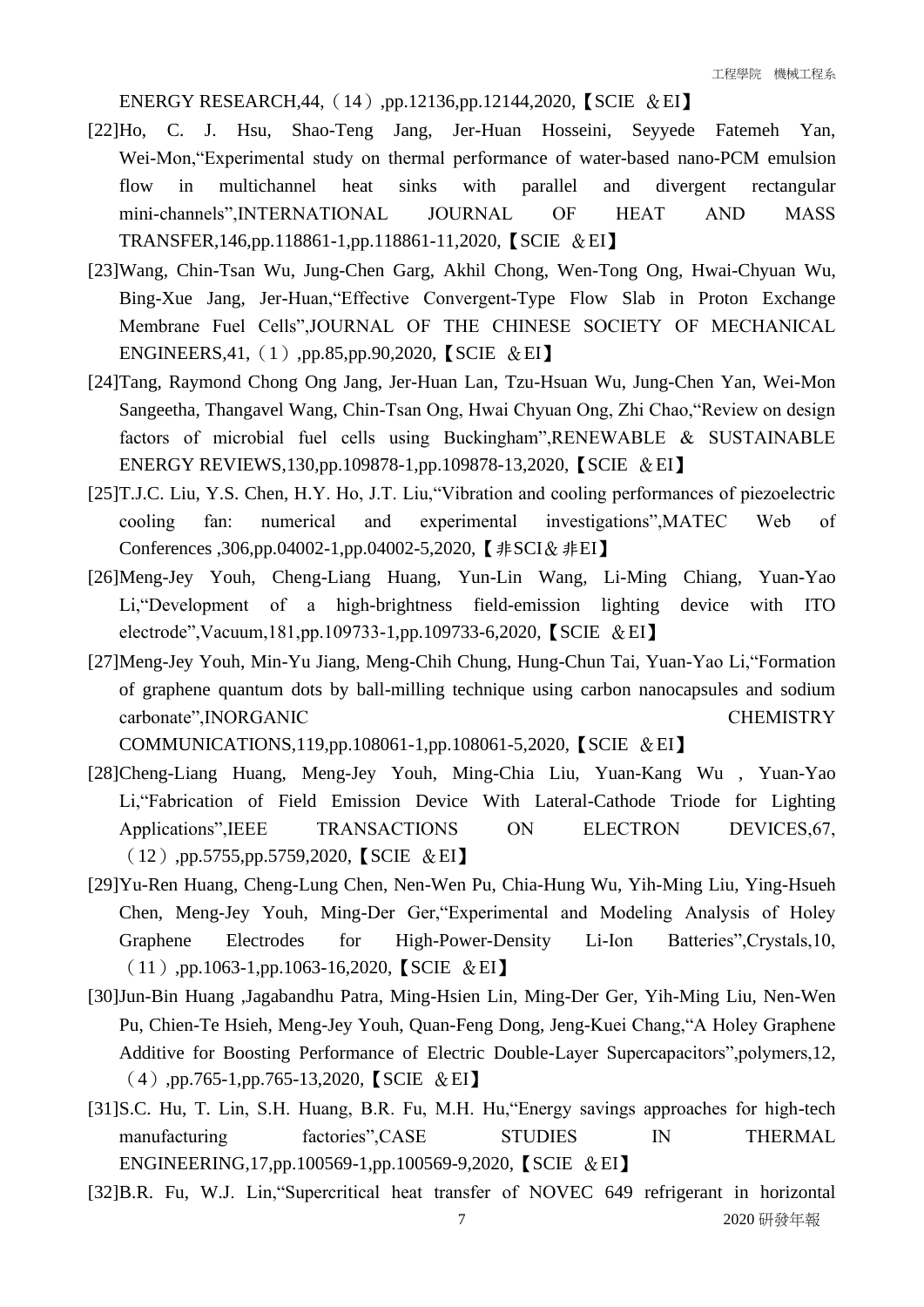minichannels",INTERNATIONAL COMMUNICATIONS IN HEAT AND MASS TRANSFER,117,pp.104740-1,pp.104740-11,2020,【SCIE &EI】

- [33]Lei Wang, Yu Cheng Pan, Jin Der Lee, Yan Wang, Ben-Ran Fu, Chin Pan,"Experimental investigation in the local heat transfer of supercritical carbon dioxide in the uniformly heated horizontal miniature tubes",INTERNATIONAL JOURNAL OF HEAT AND MASS TRANSFER,159,pp.120136-1,pp.120136-16,2020,【SCIE &EI】
- [34]Lei Wang, Yu Cheng Pan, Jin Der Lee, Yan Wang, Ben Ran Fu, Chin Pan,"Experimental investigation in the pressure drop characteristics of supercritical carbon dioxide in the uniformly heated horizontal miniature tubes",JOURNAL OF SUPERCRITICAL FLUIDS,162,pp.104839-1,pp.104839-13,2020,【SCIE &EI】
- [35]莊孟衡、馮奎智,"開發抗還原CaO-Al2O3-MgO-SiO2低溫共燒陶瓷應用於5G銅共燒天線", 陶瓷季刊,39,(4),pp.1,pp.9,2020,【國內學術中文期刊與學報】
- [36]鄭春德,"9Cr-1Mo耐熱合金鋼銲管之高溫潛變特性分析-以明志科大與台化公司產學合作 案為例",台塑企業,51,(3),pp.23,pp.36,2020,【一般專業月刊、季刊】
- [37]Cai, Zhen Li, Chien-Feng Han, Fei Liu, Chunfang Zhang, Anmei Hsu, Che-Chia Peng, Danni Zhang, Xian Jin, Guoxiang Rezaeian, Abdol-Hossein Wang, Guihua Zhang, Weina Pan, Bo-Syong Wang, Chi-Yun Wang, Yu-Hui Wu, Shih-Ying Yang, Shun-Chin Hsu, Fang-Chi D,"Phosphorylation of PDHA by AMPK drives TCA cycle to promote cancer metastasis",MOLECULAR CELL,80,(2),pp.263,pp.278,2020,【SCIE &EI】
- [38]Pin-Yi Chen, Jing-Ren Chen,"Microwave-sintering enhanced photovoltaic conversion in polycrystalline Nd-doped BiFeO3",CERAMICS INTERNATIONAL,46, (13),pp.20963,pp.20973,2020,【SCIE &EI】
- [39]Flora Mae Ruiz, Jesuraj Anthoniappen, Chi-Shun Tu, Pin-Yi Chen, Cheng-Sao Chen, Sheng-Fen Wang, Wei Sea Chang,"Role of O 2p-Ti 3d orbital hybridization in dielectric and ferroelectric properties of barium zirconate titanate ceramics",MATERIALS RESEARCH BULLETIN,129,pp.110905-1,pp.110905-11,2020,【SCIE &EI】
- [40]Chi-Shun Tu, Pin-Yi Chen, Wei Sea Chang, Wen-Hao Wu, Carvyn Blaise, Yi-Shin Jou,"Local piezoresponse in BiFeO3–HoFeO3 ceramics across morphotropic phase boundary",Materials Research Bulletin,121,pp.110626-1,pp.110626-10,2020, [SCIE & EI]
- [41]許元瀚, 陳炳宜, 杜繼舜,"極化增強Ni2+ doped (Bi0.93Gd0.07)FeO3複鐵陶瓷之光伏轉換 效率研究",陶瓷季刊,39,(4),pp.9,pp.18,2020,【國內學術中文期刊與學報】

#### 三、研討會論文

- [1] 陳源林,"駕駛行為與追撞機率相關性之研究",第二十五屆車輛工程學術研討會,新北市,中 華民國 ,2020/10/30,【國內學術研討會】
- [2] Chil-Chyuan Kuo, Shao-Xuan Qiu,"Recrystallization mechanism of reducing coolant leakage for direct metal printed injection mold with cooling channels",2020International Symposium on Novel and Sustainable Technology (2020 ISNST),Tainan City,中華民國 ,2020/11/26,【國際學 術研討會】
- [3] Chil-Chyuan Kuo, Yi-Jun Zhu, Ying-Zhi Wu, Zheng-Yan You,"Implementation of injection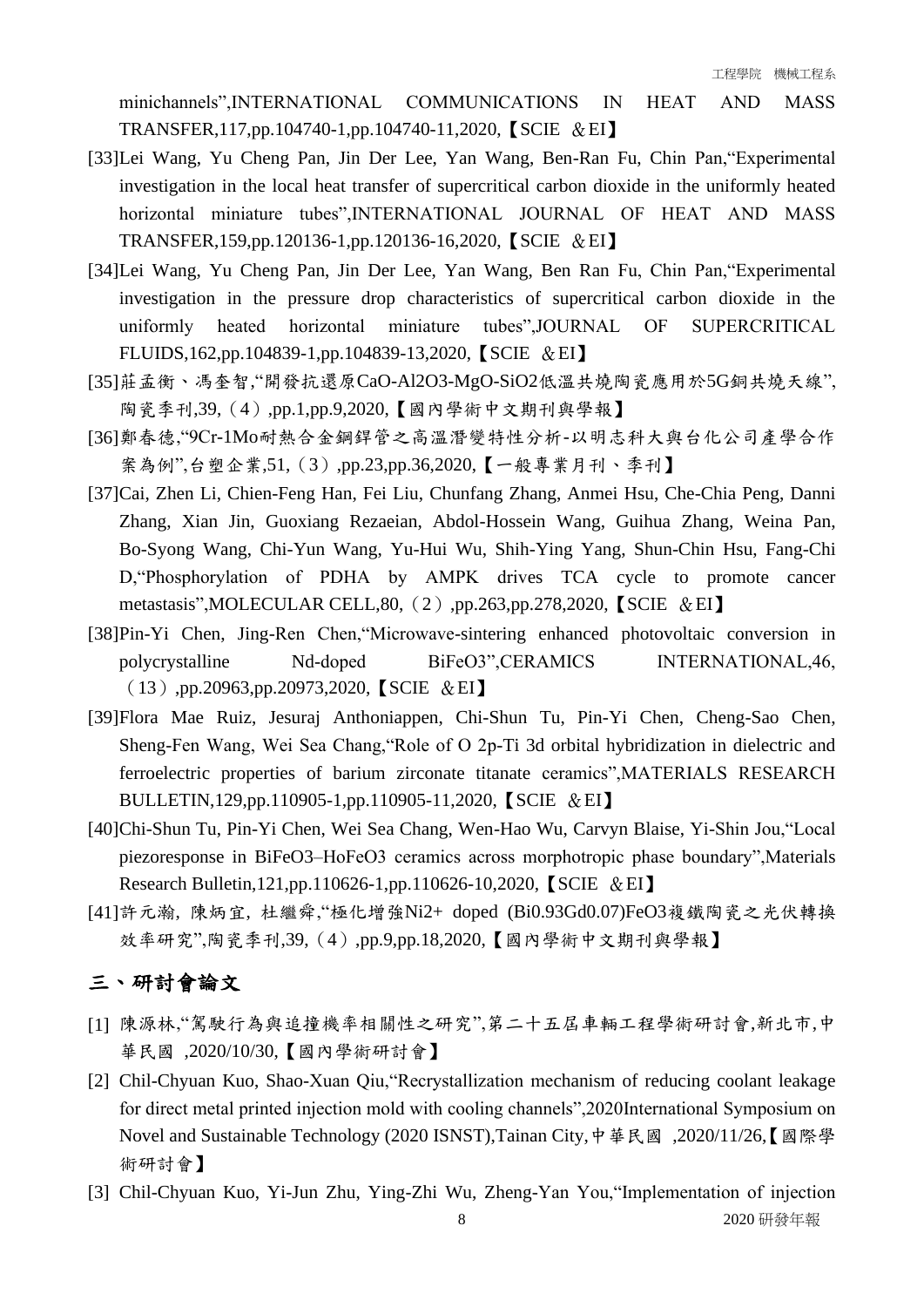molding tool with high cooling performance",2020International Symposium on Novel and Sustainable Technology (2020 ISNST),Tainan City,中華民國 ,2020/11/26,【國際學術研討會】

- [4] 郭啟全、劉學安、邱紹軒,"運用真空注型製作優良拉伸強度元件之研究",中華民國力學學 會年會暨第四十四屆全國力學會議,宜蘭市,中華民國 ,2020/11/26,【國內學術研討會】
- [5] 郭啟全、游政諺,"自製蠟線材之最適成形參數研究與分析",2020精密機械與製造科技研討 會,屏東縣,中華民國 ,2020/5/22,【國內學術研討會】
- [6] 郭啟全、許瑀昕,"調變冷卻液溫度差提升射出成型品質之研究",台灣機電工程國際學會 2020年會暨第五屆全國學術研討會,台中市,中華民國 ,2020/8/28,【國內學術研討會】
- [7] 郭啟全、劉學安,"差壓真空注型之充填機制研究與分析",中國材料科學學會109年年會,新 北市,中華民國 ,2020/11/6,【國內學術研討會】
- [8] 郭啟全、邱紹軒,"金屬3D列印麻時效鋼之特性研究與分析",中國材料科學學會109年年會, 新北市,中華民國 ,2020/11/6,【國內學術研討會】
- [9] 郭啟全、劉學安,"運用田口方法探討具有優良拉伸強度元件之最適真空注型製程參數",中 國材料科學學會109年年會,新北市,中華民國 ,2020/11/6,【國內學術研討會】
- [10]郭啟全、吳佳其,"高冷卻效率之順形冷卻水路研製與應用",中國材料科學學會109年年會, 新北市,中華民國 ,2020/11/6,【國內學術研討會】
- [11]郭啟全、林君憲、劉學安、邱紹軒,"液態矽橡膠成型之快速模具研製與應用",中國機械工 程學會第三十七屆全國學術研討會,雲林縣,中華民國 ,2020/11/20,【國內學術研討會】
- [12]Han-Chieh Chiu, Meng-Jey Youh, Hung-Kang Pao, Ren-Hong Hsieh, Sheng-Mao Gao, and Jer-Huan Jang,"NUMERICAL ANALYSIS ON THE TEMPERATURE RISE OF A DRY TYPE 3000 KVA POWER TRANSFORMER",2020 International Conference on Mechatronic, Automobile, and Environmental Engineering,金門,中華民國 ,2020/11/6,【國際學術研討會】
- [13]Divyanshu Kumar, Cheng Shane Chu,"A ratiometric fluorescent optical sensor for nitric oxide detection based on FRET",ICSS 2020,高雄市,中華民國 ,2020/10/19,【國際學術研討會】
- [14]Divyanshu Kumar, Cheng Shane Chu,"Optical Sensor for Dual Sensing of Oxygen and Carbon dioxide",ICSS 2020,高雄市,中華民國 ,2020/10/19,【國際學術研討會】
- [15]Yung-Chiang Chung, Po-Wen Chen, Han-Hsuan Chung,"Particles Sorting in Micro-Channel System Utilizing Magnetic Tweezers and Optical Tweezers",International Conference on Smart Sensors/ 25th Symposium of Association Chemical Sensors/ 23rd Nano Engineering and Microsystem Technology Conference,高雄市,中華民國 ,2020/10/19,【國際學術研討會】
- [16]Yung-Chiang Chung, Cheng-Feng Lin, Han-Hsuan Chung,"Enhancement of microcantilever beams fabrication and determination of their mechanical properties using nanoindentation",2020 International Conference on Smart Sensors/ 25th Symposium of Association Chemical Sensors/ 23rd Nano Engineering and Microsystem Technology Conference,高雄市,中華民國 ,2020/10/19,【國際學術研討會】
- [17]Yung-Chiang Chung, Guang-Jun Zheng, Yao-De Xu, Han-Hsuan Chung,"Application and design of an LED using a liquid conductor for heat dissipation and electricity conduction", 第二 十五屆車輛工程學術研討會,新北市,中華民國 ,2020/10/30,【國內學術研討會】
- [18]Cheng-Shane Chu\*, Cheng-Yi Lin,"Ratiometric optical urea sensor based on CdSe/ZnS QDs and Rh110 doped in polymer matrix",OSA 2020,溫哥華,加拿大 ,2020/6/22,【國際學術研討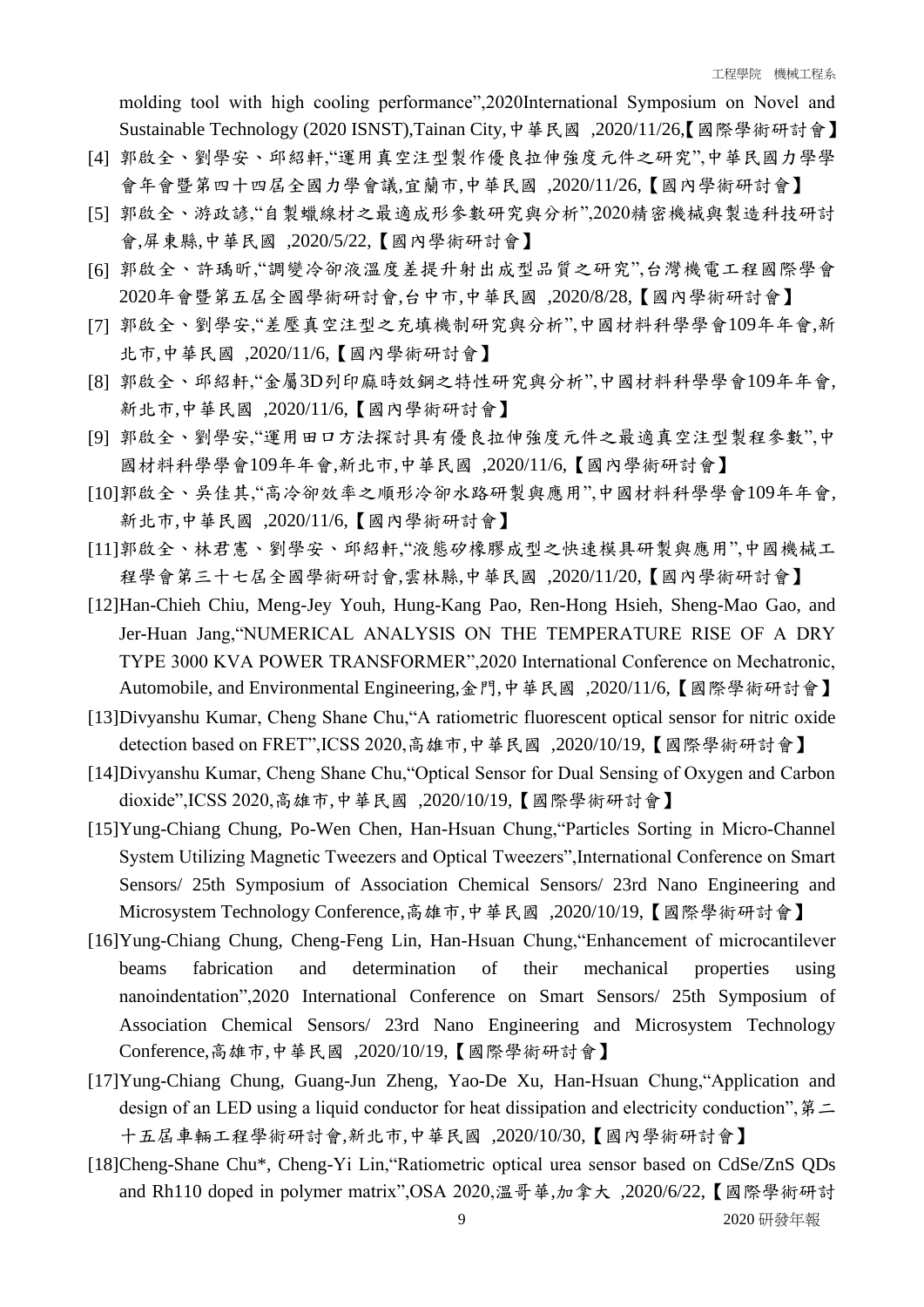會】

- [19]Yung-Chiang Chung, Cheng-Feng Lin , Han-Hsuan Chung,"Improvement of microcantilever beams fabrication and mechanical properties determination using nanoindentation technique", 第二十五屆車輛工程學術研討會,新北市,中華民國 ,2020/10/30,【國內學術研討會】
- [20]Yi-Lin Hsu, Kuo-Yung Hung, Cheng-Shane Chu\*,"Health Assessment and Fault Diagnosis of Steam Turbine Bearing by Support Vector Machine and Logistic Regression",2020車輛工程研 討會,新北市,中華民國 ,2020/10/30,【國內學術研討會】
- [21]徐翊玲,洪國永,朱承軒 \*,"比例式光學氧氣感測器",中國機械工程學會第三十七屆全國學 術研討會,雲林縣虎尾鎮,中華民國 ,2020/11/20,【國內學術研討會】
- [22]Yung-Chiang Chung, Yi-Sheng Chen, Han-Hsuan Chung,"Improvement for gene transfection of bacteria utilizing magnetic attraction in electroporation chip",中國機械工程學會第三十七 屆全國學術研討會,雲林虎尾,中華民國 ,2020/11/20,【國內學術研討會】
- [23]Yung-Chiang Chung, Chen-Ming Wu, Han-Hsuan Chung,"Study of Particles Sorting in Microfluidic Channel Using Micro Electromagnets of Magnetic Field Gradient",中國機械工程 學會第三十七屆全國學術研討會,雲林虎尾,中華民國 ,2020/11/20,【國內學術研討會】
- [24]Yung-Chiang Chung, Guang-Jun Zheng, Yao-De Xu,"Design and application of a light emitting diode using a liquid conductor for dissipating heat and conducting electricity", 中華民 國力學學會第四十四屆全國力學會議,宜蘭市,中華民國 ,2020/11/26,【國內學術研討會】
- [25]Yung-Chiang Chung, Cheng-Wei Tsai, Han-Hsuan Chung,"Stretching and Force of dsDNA Molecules by Using Magnetic Tweezers",中華民國力學學會第四十四屆全國力學會議,宜蘭 市,中華民國 ,2020/11/26,【國內學術研討會】
- [26]張國棟,"螺旋葉片與螺旋線對提升圓管熱傳效率性能之研究",中華民國自動機工程學會第 二十五屆車輛工程學術研討會,新北市,中華民國 ,2020/10/30,【國內學術研討會】
- [27]胡志中,"脊椎側彎矯正手推車",中華民國自動機工程學會第二十五屆車輛工程學術研討 會,新北市,中華民國 ,2020/10/30,【國內學術研討會】
- [28]胡志中,林欣儀,許中維,謝佳晉,"以VO2薄膜備製車裝節能玻璃之特性研究",中華民國 自動機工程學會第二十五屆車輛工程學術研討會,新北市,中華民國 ,2020/10/30,【國內學 術研討會】
- [29]江信遠, 張國棟, 黃育熙,"基於流場模型之靜電式揚聲器聲固耦合理論與實驗",中國機械 工程學會第三十七屆全國學術研討會,雲林虎尾,中華民國 ,2020/11/20,【國內學術研討會】
- [30]林俊廷、游秉翰、黃世欽,"衝擊阻尼器之能量回收對吸振效能之影響研究",中華民國自動 機工程學會第二十五屆車輛工程學術研討會,新北市,中華民國 ,2020/10/30,【國內學術研 討會】
- [31]Shyh-Chin Huang, Le-Hiep Nguyen, Preetpal Singh,"Online SOC Estimation Model for Li-ion Batteries Using Decremental Capacity",中華民國自動機工程學會第二十五屆車輛工程學術 研討會,新北市,中華民國 ,2020/10/30,【國內學術研討會】
- [32]陳宏毅,何正堃,蔡秉庭,"機械手臂連續路徑之適應性模糊滑動模式控制",中華民國自動 機工程學會第二十五屆車輛工程學術研討會,新北市,中華民國 ,2020/10/30,【國內學術研 討會】
- 10 2020 研發年報 [33]陳宏毅,張閔翔,"車輛主動式懸吊系統之適應性滑動模式控制",中華民國自動機工程學會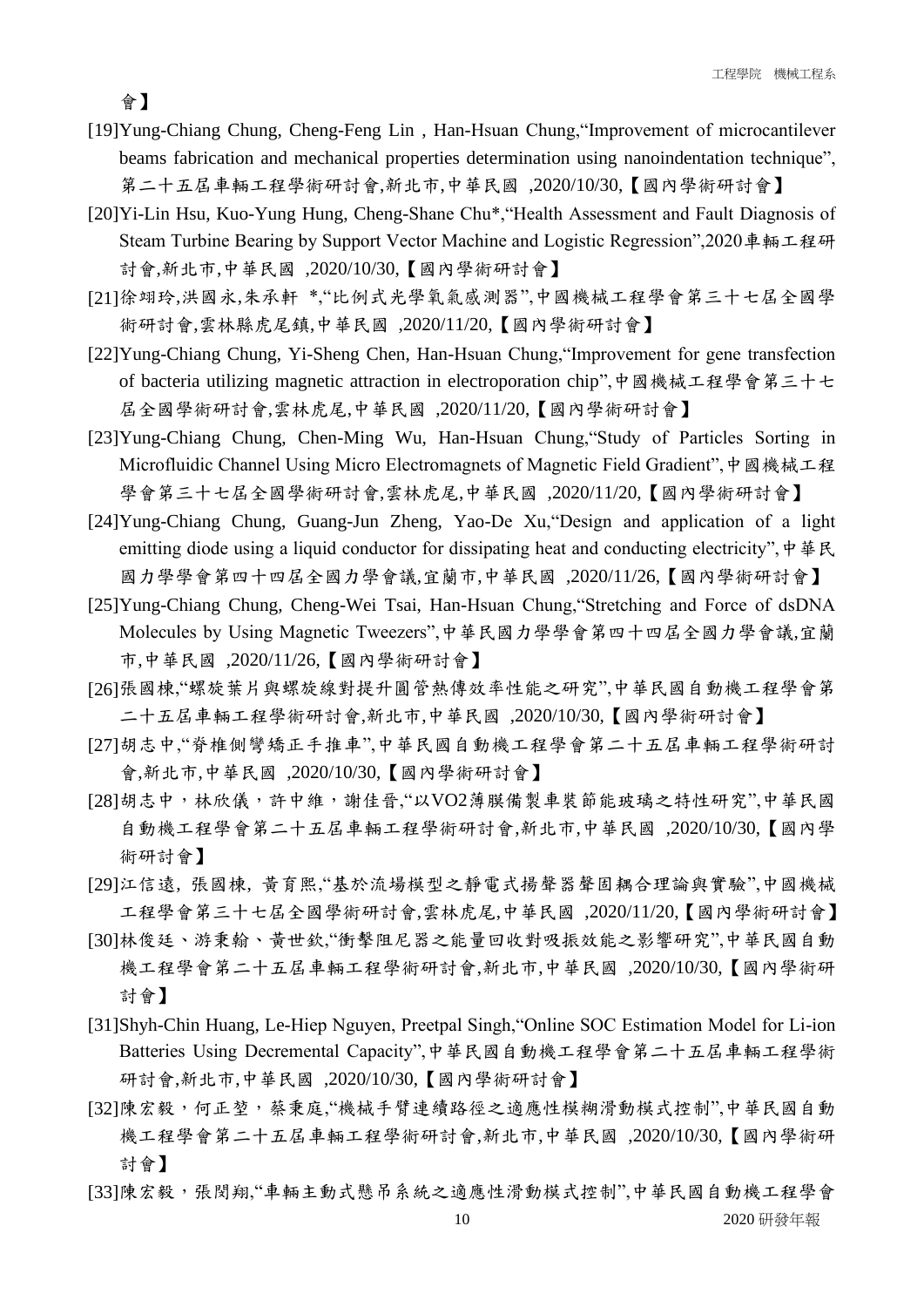第二十五屆車輛工程學術研討會,新北市,中華民國 ,2020/10/30,【國內學術研討會】

- [34]王海,方舜新,莊廷謙,"端板成形檢測及影響因素製程分析",第二十五屆車輛工程學術研 討會,新北市泰山,中華民國 ,2020/10/30,【國內學術研討會】
- [35]王海,何承駿,詹凱旭,"五軸工具機之幾何誤差量測與控制器離線補償技術",第二十五屆 車輛工程學術研討會,新北市泰山,中華民國 ,2020/10/30,【國內學術研討會】
- [36]王海,梁明叡,薛又銘,"具平台傾斜特性之3R-R-S機械臂空間軌跡模擬",第二十五屆車輛 工程學術研討會,新北市泰山,中華民國 ,2020/10/30,【國內學術研討會】
- [37]陳威廷, 劉晉奇, 林乃斌, 陳立偉,"雙拱形薄殼跳躍現象之數值模擬",中華民國自動機工 程學會第二十五屆車輛工程學術研討會,新北,中華民國 ,2020/10/30,【國內學術研討會】
- [38]孔德仁, 林峻德, 黃道易, 劉晉奇,"貨車輕量化尾門之雙柱結構設計與應力分析",中華民 國自動機工程學會第二十五屆車輛工程學術研討會,新北,中華民國 ,2020/10/30,【國內學 術研討會】
- [39]劉晉奇,"裂紋尖端電熱現象之研究回顧",中國機械工程學會第三十七屆全國學術研討會, 雲林縣虎尾鎮,中華民國 ,2020/11/20,【國內學術研討會】
- [40]Kuo-Yung Hung, Tsung-Tse Ho,"Integrating Mechatronics and Additive Manufacturing (3d Printing) Technologies to Investigate and Realize Bionic Legs",MSEC 2020,cincinnati, Ohio, 美國 ,2020/6/22,【國際學術研討會】
- [41]傅本然,劉芷昀,"超臨界NOVEC 649在迷你傾斜流道中的熱傳實驗研究",第二十五屆車輛 工程學術研討會,新北市,中華民國 ,2020/10/30,【國內學術研討會】
- [42]Jaydip Mondal, Ben-Ran Fu, "Quenching characteristics of a high-temperature metal rod in water and saltwater with different pool temperature",台灣機電工程國際學會第五屆全國學術 研討會,台中市,中華民國 ,2020/8/28,【國內學術研討會】
- [43]謝文賓1,廖國基,"使用於運送晶片托盤之皮帶機構的設計分析與改善",第23屆全國機構與 機器設計學術研討會(CSMMT 2020),台南市,中華民國 ,2020/11/13,【國內學術研討會】
- [44]楊岳儒、林廷書,"一種用於沼氣發電之引擎電子控制單元",中華民國自動機工程學會第二 十五屆車輛工程學術研討會,新北市,中華民國 ,2020/10/30,【國內學術研討會】
- [45]黃虹媚、楊岳儒,"以八位元微控制器為基礎之控制器區域網路設計與實作",中華民國自動 機工程學會第二十五屆車輛工程學術研討會,新北市,中華民國 ,2020/10/30,【國內學術研 討會】
- [46]Yueh-Ru Yang,"A BJT self-oscillating buck-boost converter for battery-power LED flashlights",2020 IEEE 29th International Symposium on Industrial Electronics (ISIE),Delft, Netherlands,荷蘭王國 ,2020/6/17,【國際學術研討會】
- [47]Chi-Yun Wang, Ming-Kai Hsieh, Yu-Jung Hu, Arindam Bit, Po-Liang Lai,"Monocarboxylate Transporter -1-Mediated Lactate Accumulation Promotes Nucleus Pulposus Degeneration Under Hypoxia in 3D Multilayered Intervertebral Disc Degeneration Model",2020科技部國際 科技合作研究成果發表會,Taipei,中華民國 ,2020/10/20,【國內學術研討會】
- [48]陳炳宜, 林致豪, 杜繼舜,"電場極化強化鐵鎳酸鉍釹(Bi0.93Nd0.07)(Fe0.97Ni0.03)O3陶瓷 之光伏效應",2020台灣陶瓷年會,因疫情改用線上發表,中華民國 ,2020/6/5,【國內學術研討 會】
- 11 2020 研發年報 [49]陳炳宜, 許元瀚, 杜繼舜,"極化增強Ni2+ doped (Bi0.93Gd0.07)FeO3複鐵陶瓷之光伏轉換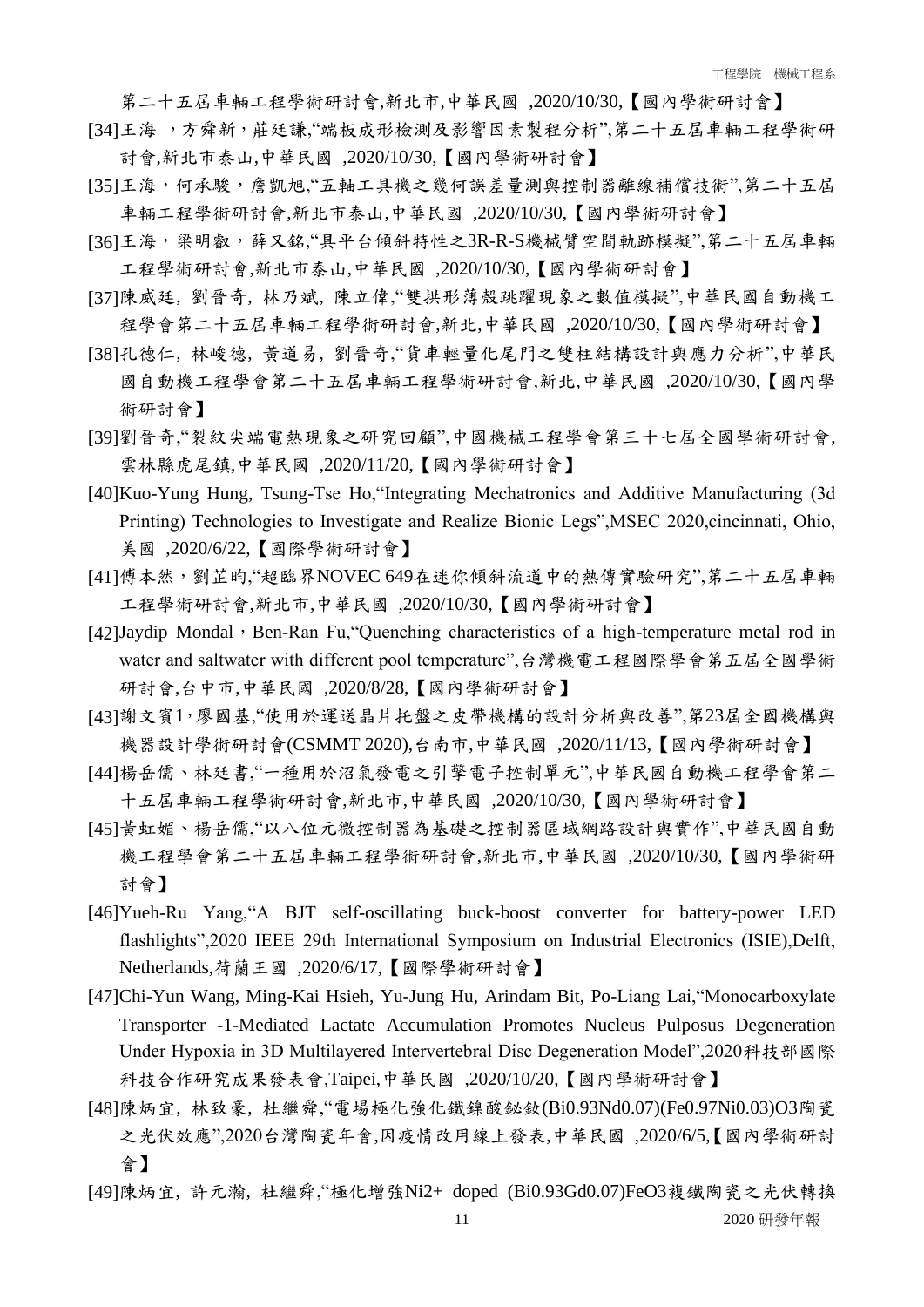效率研究",2020台灣陶瓷年會,因疫情改用線上發表,中華民國 ,2020/6/5,【國內學術研討 會】

- [50]許元瀚, 陳炳宜, 杜繼舜, 張少宇,"極化增強Ni2+ doped (Bi0.93Gd0.07)FeO3複鐵陶瓷之 光電轉換效率研究",第25屆車輛工程學術研討會 ,新北市明志科技大學,中華民 國 ,2020/10/30,【國內學術研討會】
- [51]林致豪, 陳炳宜, 王金平,"光偵測材料開發-電場極化增強鐵鎳酸鈔釹 (Bi0.93Nd0.07)(Fe0.97Ni0.03)O3 陶瓷之光伏性質",第25屆車輛工程學術研討會,新北市明 志科技大學,中華民國 ,2020/10/30,【國內學術研討會】
- [52]陳至浩, 陳炳宜, 林宗祺,"耐熱鋼材高溫腐蝕研究-以HP40鎳基合金鋼高溫損壞案例分 析",第25屆車輛工程學術研討會,新北市明志科技大學,中華民國 ,2020/10/30,【國內學術研 討會】
- [53]許元瀚, 陳炳宜, 杜繼舜, 張少宇,"極化增強Ni2+ doped (Bi0.93Gd0.07)FeO3複鐵陶瓷之 光偵測響應研究",109年中國材料年會,新北市明志科技大學,中華民國 ,2020/11/6,【國內學 術研討會】

| 項<br>次         | 主持人 | 計畫名稱                                               | 委託<br>單位 | 起訖日期                   | 總計      | 政府      | 企業             | 本校       |
|----------------|-----|----------------------------------------------------|----------|------------------------|---------|---------|----------------|----------|
| $\mathbf{1}$   |     | 多重金屬棒管束在不<br>傅本然 同冷卻液中的淬冷特 科技部<br>性探討(1/2)         |          | 109/08/01<br>110/07/31 | 998,000 | 998,000 | 0              |          |
| $\overline{2}$ |     | 利用鈣鈦礦量子點設<br>朱承軒 計製作新穎光學式感<br>測器之研究(1/2)           | 科技部      | 109/08/01<br>110/07/31 | 957,000 | 957,000 | 0              |          |
| 3              |     | 液態裝甲漿料 3D 列<br>游孟潔 印蜂巢封裝結構之開<br>發研究(1/2)           | 科技部      | 109/08/01<br>110/07/31 | 939,000 | 939,000 | $\Omega$       |          |
| $\overline{4}$ | 洪國永 | 應用奈米材料於<br>PEEK 骨植入物表面<br>改質之設計、製造及<br>生物特性評估 (II) | 科技部      | 109/08/01<br>110/07/31 | 914,000 | 914,000 | $\theta$       | $\left($ |
| 5              | 蔡宜昌 | 藉由附著覆蓋物抑制<br>泵噪音之進一步研發                             | 科技部      | 109/08/01<br>110/07/31 | 700,000 | 700,000 | 0              |          |
| 6              | 郭啟全 | 高冷卻效率之順形冷<br>卻水路研製與應用                              | 科技部      | 109/08/01<br>110/07/31 | 632,000 | 632,000 | $\overline{0}$ | 0        |
| $\overline{7}$ | 馮奎智 | 開發銅電極共燒之低<br>介電與高品質因子之<br>低温共燒陶瓷材料並<br>製作 5G 毫米波天線 | 科技部      | 109/11/01<br>110/10/31 | 679,600 | 435,000 | 244,600        | $\left($ |

### 四、研究及產學合作計畫<br>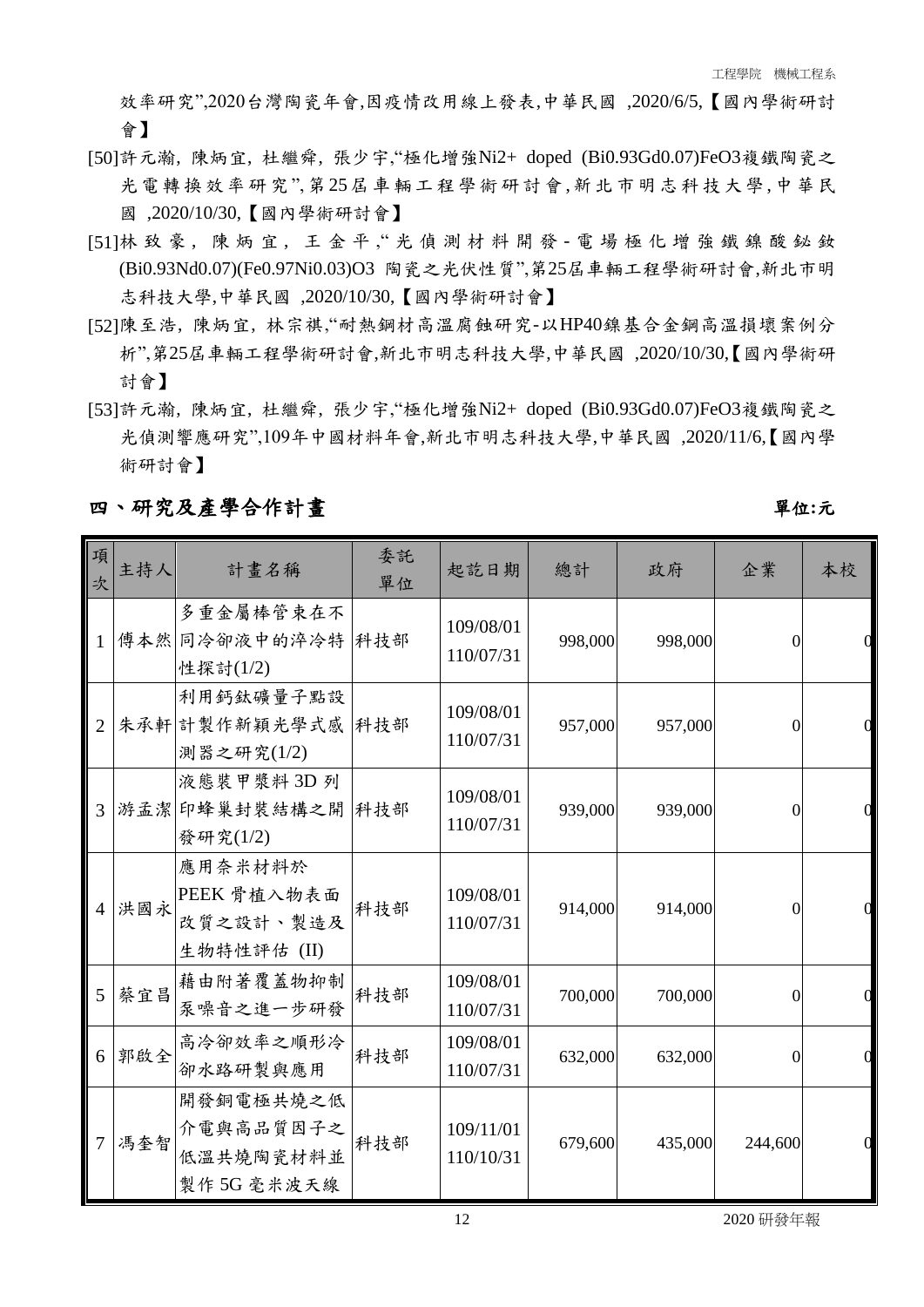| 項<br>次 | 主持人        | 計畫名稱                                           | 委託<br>單位             | 起訖日期                   | 總計         | 政府                   | 企業               | 本校 |
|--------|------------|------------------------------------------------|----------------------|------------------------|------------|----------------------|------------------|----|
| 8      |            | 織構工程與微波燒結<br> 陳炳宜 改善鈣鈦礦 BiFeO3<br>陶瓷可見光吸收(2/2) | 科技部                  | 109/08/01<br>110/07/31 | 1,091,000  | 1,091,000            | $\theta$         |    |
| 9      |            | 優化跨院系電動車輛<br> 梁晶煒 實作場域培訓新一代 教育部<br>實務技術人才      |                      | 109/01/01<br>109/12/31 | 1,500,000  | 878,000              | 622,000          |    |
|        |            | 109年度教育部補助<br>10 陳宏毅 智慧製造跨校跨域教 教育部<br>學策略聯盟計畫  |                      | 109/02/01<br>110/01/31 | 825,000    | 750,000              | 75,000           |    |
|        | 11 梁晶煒     | 優化跨院系電動車輛<br>實作場域培訓新一代<br>實務技術人才(擴充<br>計畫)     | 教育部                  | 109/06/19<br>110/08/31 | 18,804,400 | 9,500,000            | 9,304,400        |    |
|        | $ 12 $ 梁晶煒 | 創新科技應用於生物<br>醫學暨醫療照護產品<br>之深耕專業技術研發<br>與人才培育計畫 | 教育部                  | 109/08/01<br>110/07/31 | 23,400,000 | 18,000,000 5,400,000 |                  |    |
|        | 13 梁晶煒     | 工具機教學設備更新<br>計畫                                | 教育部                  | 109/09/28<br>110/05/31 | 10,047,000 | 8,935,000            | 1,112,000        |    |
|        | 14 黃道易     | 109年度環保清潔車<br>輛養護暨零件汰換採<br>購委託專業服務             | 新北市政<br>府環境保<br>護局   | 109/01/01<br>109/12/31 | 5,126,283  | 4,747,283            | 379,000          |    |
|        | 15 黄道易     | 委託鐵道火災事故案<br>之測試、鑑定                            | 國家運輸<br>安全調查<br>委員會  | 109/08/20<br>109/09/16 | 60,000     | 60,000               | $\boldsymbol{0}$ |    |
|        | 16 洪國永     | barcode 式無人搬運<br>車電動貨架                         | 德麥貿易<br>有限公司         | 109/01/01<br>109/03/31 | 30,000     | 30,000               | $\boldsymbol{0}$ |    |
|        | 17 洪國永     | 電紡絲設備進行醫療<br>器材試量產計畫                           | 南亞塑膠<br>工業股份<br>有限公司 | 109/12/01<br>110/11/30 | 1,848,000  | 1,848,000            | $\boldsymbol{0}$ |    |
|        |            | 應用於半導體設備之<br>18 洪國永 重要零組件原料特性<br>材質研究及失效分析     | 志聖工業<br>股份有限<br>公司   | 109/11/01<br>110/10/31 | 200,000    | 200,000              | $\boldsymbol{0}$ |    |
|        | 19 張文慶     | 活生工程學習與培<br>育: 2020 學年度                        | 育安有限<br>公司           | 109/12/01<br>111/02/28 | 60,000     | 60,000               | $\boldsymbol{0}$ |    |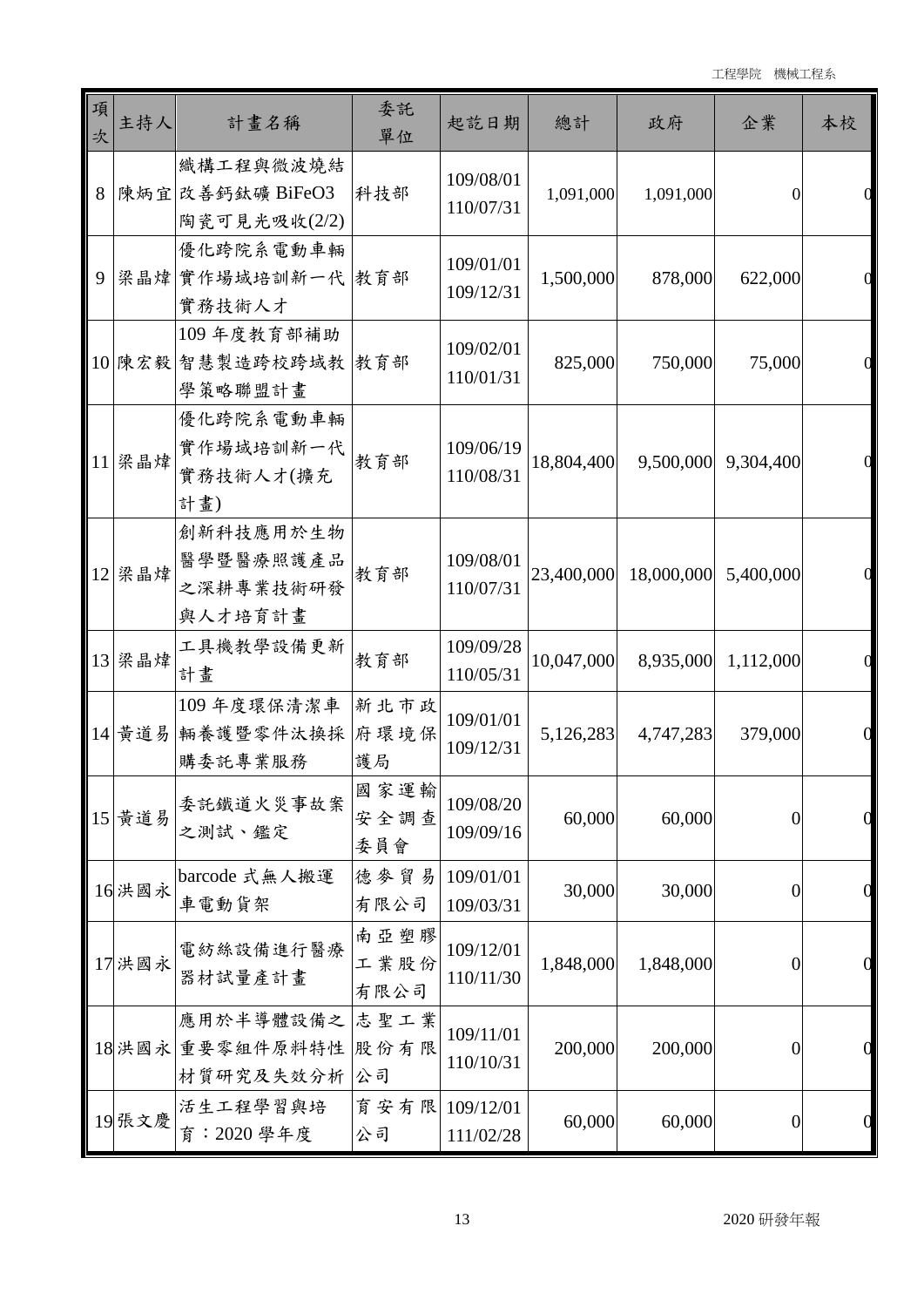| 項<br>次 | 主持人        | 計畫名稱                                       | 委託<br>單位                  | 起訖日期                   | 總計        | 政府        | 企業               | 本校 |
|--------|------------|--------------------------------------------|---------------------------|------------------------|-----------|-----------|------------------|----|
|        | 20 張國棟     | 熱流實驗設備操作手<br>冊編撰與實驗研究                      | 瑞領科技<br>股份有限<br>公司        | 109/09/01<br>109/12/31 | 103,950   | 103,950   | $\overline{0}$   |    |
|        | $21$ 章哲寰   | 多功能磨削機之操作<br>參數測試與分析                       | 寶丞企業<br>社                 | 109/03/01<br>109/08/31 | 180,000   | 180,000   | $\boldsymbol{0}$ |    |
|        |            | 運用模流分析降低塑<br>22 郭啟全 膠機殼厚度之成形研<br>究與模具開發之效益 | 康舒科技<br>股份有限<br>公司        | 109/07/01<br>110/06/30 | 646,800   | 646,800   | $\boldsymbol{0}$ |    |
|        |            | 高壓吸收塔(C310A)<br>23 陳炳宜 閥板腐蝕異常破損分<br>析      | 台灣化學<br>纖維股份<br>有限公司      | 109/10/01<br>109/10/31 | 100,000   | 100,000   | $\boldsymbol{0}$ |    |
| 24     | 馮奎智        | 陳炳宜 複合材料 Vapor<br>Chamber 開發               | 訊凱國際<br>股份有限<br>公司        | 109/12/01<br>110/01/31 | 150,000   | 150,000   | $\overline{0}$   |    |
| 25     | 鄭春德        | 陳炳宜 現場金相檢測異常根<br>因之分析暨教育訓練                 | 台灣化學<br>纖維股份<br>有限公司      | 109/03/20<br>109/08/20 | 358,050   | 358,050   | $\overline{0}$   |    |
|        | 26 游孟潔     | PVC 粒粉光學自動辨<br>識檢測系統                       | 台灣塑膠<br>工業股份<br>有限公司      | 109/07/01<br>110/09/30 | 2,900,000 | 2,900,000 | $\overline{0}$   |    |
|        | 27 游孟潔     | SAP 粉粒光學自動辨<br>識檢測系統                       | 台灣塑膠<br>工業股份<br>有限公司      | 109/11/01<br>110/12/31 | 2,100,000 | 2,100,000 | $\boldsymbol{0}$ |    |
|        | 28 游孟潔     | 刷卡機自動化過卡裝<br>置研究開發                         | 經貿聯網<br>科技股份<br>有限公司      | 109/04/01<br>109/06/30 | 300,000   | 300,000   | $\boldsymbol{0}$ |    |
|        | 29 馮奎智     | 耐溫陶瓷材料開發                                   | 默 鵝 科 技 109/12/15<br>有限公司 | 110/12/14              | 500,000   | 500,000   | $\boldsymbol{0}$ |    |
| 30     | 馮奎智<br>陳炳宜 | 電子級玻璃材料之開<br>發與應用實現(II)                    | 道登電子<br>材料股份<br>有限公司      | 109/07/01<br>110/06/30 | 72,000    | 72,000    | $\boldsymbol{0}$ |    |
|        | $31$ 黃道易   | 自駕車於封閉型場域<br>之試運行技術開發與<br>整合               | 台塑汽車<br>貨運股份<br>有限公司      | 109/03/01<br>110/02/28 | 8,000,000 | 8,000,000 | $\boldsymbol{0}$ |    |
|        | 32 黄道易     | 汽車維修消化糾紛與<br>定型化契约(III)                    | 恩尚科技<br>有限公司              | 109/03/01<br>110/02/28 | 63,600    | 63,600    | $\boldsymbol{0}$ |    |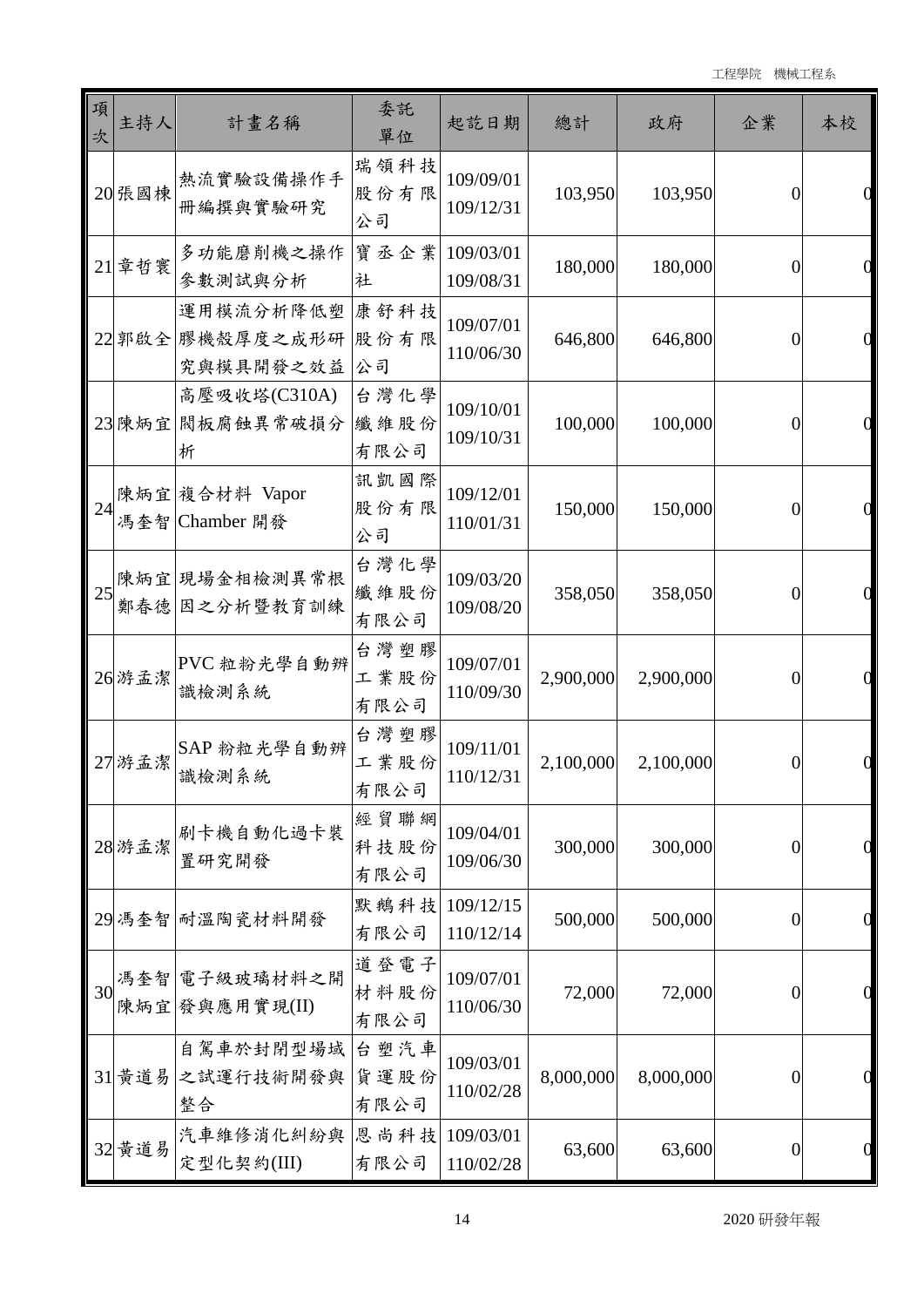| 項<br>次 | 主持人        | 計畫名稱                                              | 委託<br>單位             | 起訖日期                   | 總計         | 政府      | 企業                    | 本校 |
|--------|------------|---------------------------------------------------|----------------------|------------------------|------------|---------|-----------------------|----|
|        | 33 黄道易     | 智慧載具與機電整合<br>技術開發之研究(III)                         | 艾歐圖科<br>技股份有<br>限公司  | 109/02/01<br>110/01/31 | 63,600     | 63,600  | $\overline{0}$        |    |
|        | 34 鄒慶士     | 統計與迴歸分析實務<br>培訓計畫一以化學計<br>量學及化工產業為焦<br>點          | 台塑石化<br>股份有限<br>公司   | 109/08/01<br>110/12/31 | 925,333    | 925,333 | $\overline{0}$        |    |
|        | 35 劉晉奇     | 產品研發之電腦輔助<br>工程分析                                 | 漢民科技<br>股份有限<br>公司   | 109/04/01<br>110/03/28 | 660,000    | 660,000 | $\overline{0}$        |    |
|        | 36 劉晉奇     | 開關零件之 CAE 應<br>力分析(II)                            | 玥爾有限 109/12/01<br>公司 | 110/02/28              | 100,000    | 100,000 | $\overline{0}$        |    |
|        |            | 各式抗菌鋼材塑性加<br>37 蔡清發 工製程實務分析探討<br>與處置              | 群安利股<br>份有限公<br>司    | 109/02/01<br>109/06/30 | 31,500     | 31,500  | $\overline{0}$        |    |
|        | 38 蔡習訓     | 光纖光柵溫度計之封<br>裝技術建立                                | 財團法人<br>工業技術<br>研究院  | 109/12/01<br>110/05/31 | 190,000    | 190,000 | $\Omega$              |    |
|        | 39 蔡習訓     | 塑膠集塵罩之設計及<br>成型開發                                 | 匯豐汽車<br>股份有限<br>公司   | 109/07/01<br>109/10/31 | 267,168    | 267,168 | $\overline{0}$        |    |
| 40     | 蔡習訓<br>鄭春德 | PET 射出成型餐碗之<br>熱澆道模具模內結晶 股份有限<br>技術驗證分析           | 科盛科技<br>公司           | 109/10/01<br>110/03/31 | 200,000    | 200,000 | $\overline{0}$        |    |
| 41     | 蔡習訓<br>鄭春德 | PET 塑膠成型品及射<br>出模具之智慧設計、<br>變更與有限元素之模<br>流分析      | 南亞塑膠<br>工業股份<br>有限公司 | 109/02/01<br>109/07/31 | 850,000    | 850,000 | $\theta$              |    |
| 42     |            | 塑膠棧板荷重結構設<br>鄭春德 計最佳化以及戰略型<br>蔡習訓機板設計及成型性研<br>究開發 | 南亞塑膠<br>工業股份<br>有限公司 | 109/05/01<br>110/04/30 | 990,000    | 990,000 | $\overline{0}$        |    |
|        |            | 合計                                                |                      |                        | 88,563,284 |         | 71,426,284 17,137,000 |    |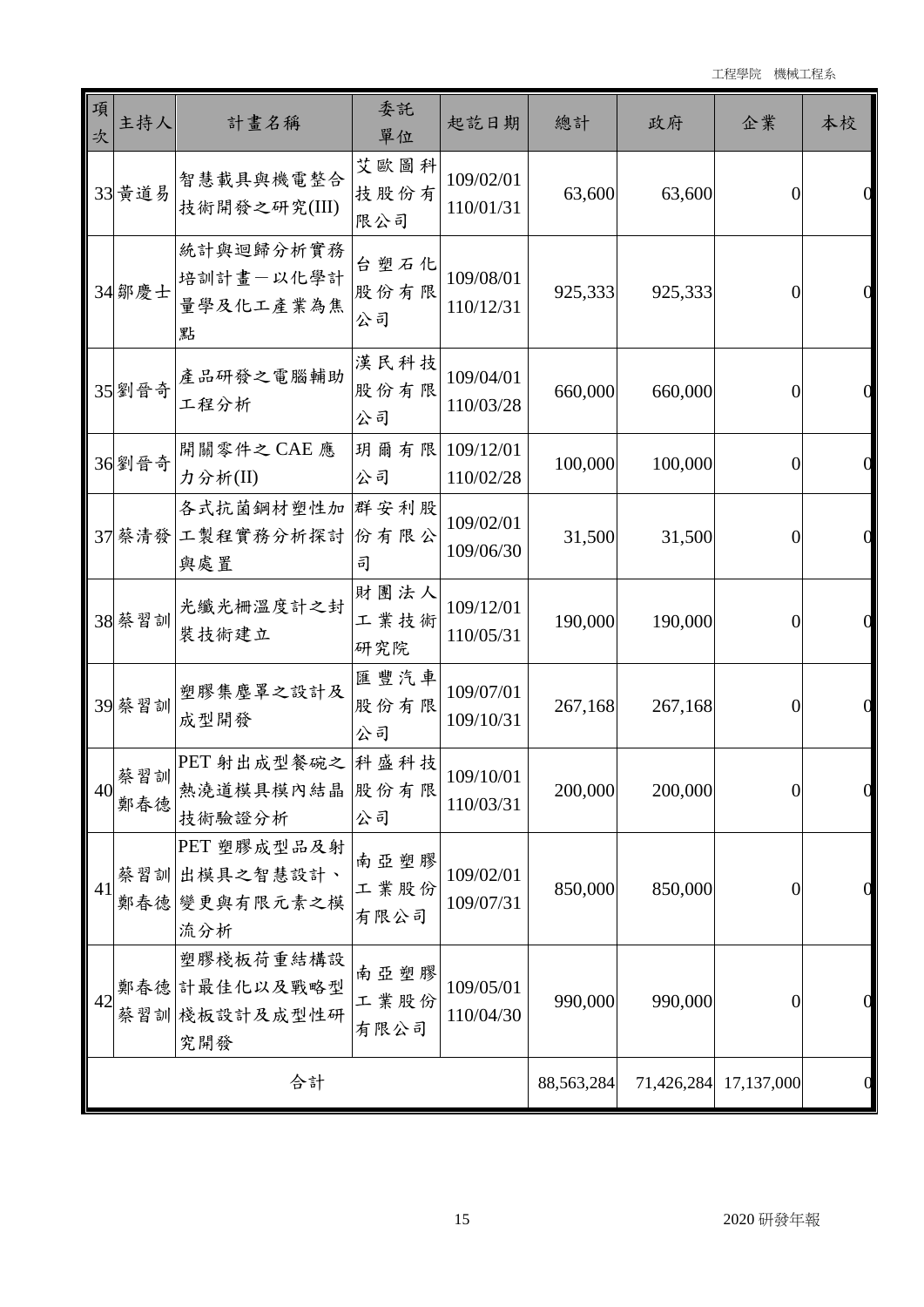### 五、技術移轉或授權案件 **2000年** 2000年 2000年 2001年 2012年 2012年 2012年 2012年 2012年 2012年 2012年 2012年 2012年 2012年 2012年 2012年 2012年 2012年 2012年 2012年 2012年 2012年 2012年 2012年 2012年 2012年 2012年 2012年 2012年 2013年 2013年 2013年 2013年 2013年 2013

| 項<br>次 | 教師  | 技術移轉<br>或授權 | 計畫案名稱                                          | 廠商名稱             | 金額      | 起訖日期                   |
|--------|-----|-------------|------------------------------------------------|------------------|---------|------------------------|
|        | 馮奎智 | 技術移轉        | 開發銅電極共燒之低介電與<br>高品質因子之低溫共燒陶瓷<br>材料並製作 5G 毫米波天線 | 道登電子材料股份<br>有限公司 | 100,000 | 109/11/01<br>110/10/31 |
| 2      | 黃道易 | 技術移轉        | 智慧載具與機電整合技術開议歐圖科技股份有<br>發之研究(III)              | 限公司              | 12,000  | 109/02/01<br>110/01/31 |
| 3      | 黄道易 | 技術移轉        | 汽車維修消化糾紛與定型化<br>契約(III)                        | 恩尚科技有限公司         | 12,000  | 109/03/01<br>110/02/28 |
|        |     |             | 合計                                             |                  | 124,000 |                        |

### 六、專利

| 項次             | 發明人        | 專利權人                            | 專利名稱                                                                              | 類別       | 證書<br>字號                      | 專利<br>國家 | 生效日期      |
|----------------|------------|---------------------------------|-----------------------------------------------------------------------------------|----------|-------------------------------|----------|-----------|
| 1              | 胡志中        | 醫療財團法人林口<br>長庚紀念醫院              | 明志科技大學、長庚 Guiding apparatus for<br>minimally invasive<br>pedicle screws insertion | 發明<br>專利 | US 10603085<br>B <sub>2</sub> | 美國       | 109/03/31 |
| $\overline{2}$ | 胡志中        | 明志科技大學、長庚<br>醫療財團法人林口<br>長庚紀念醫院 | 眼眶底骨破裂性骨折重<br>建之防止眼球破裂的安<br>全裝置                                                   | 新型<br>專利 | M596060                       | 國內       | 109/06/01 |
| 3              | 胡志中        | 明志科技大學、長庚<br>醫療財團法人林口<br>長庚紀念醫院 | 經皮內視鏡椎間盤定位<br>装置                                                                  | 新型<br>專利 | ZL 2019 2<br>1323511.1        | 大陸       | 109/07/28 |
| 4              | 胡志中        | 明志科技大學、長庚<br>醫療財團法人林口<br>長庚紀念醫院 | 眼眶底骨破裂性骨折重<br>建之防止眼球破裂的安<br>全裝置                                                   | 發明<br>專利 | I706774                       | 國內       | 109/10/11 |
| 5              | 郭啟全        | 明志科技大學                          | 中介模具製作方法                                                                          | 發明<br>專利 | I680849                       | 國內       | 109/01/01 |
| 6              | 章哲寰<br>游孟潔 | 明志科技大學                          | 基於多角度光源成像的<br>顯微鏡系統                                                               | 新型<br>專利 | M595764                       | 國內       | 109/05/21 |

# 七、專書**(**含篇章**)**及其他著作

| 姓名 | 篇章及所屬專書名稱/或專書名稱                 | 出版社/出版處所 | ISBN 編號           |
|----|---------------------------------|----------|-------------------|
|    | 洪國水 以三明治教學模式縱向銜接新課綱-以           |          |                   |
|    | 朱承軒  明志科技大學為例以明志科技大學為  元照出版有限公司 |          | 978-986-90603-5-6 |
|    | 蔡習訓 例/技職教育之破與立                  |          |                   |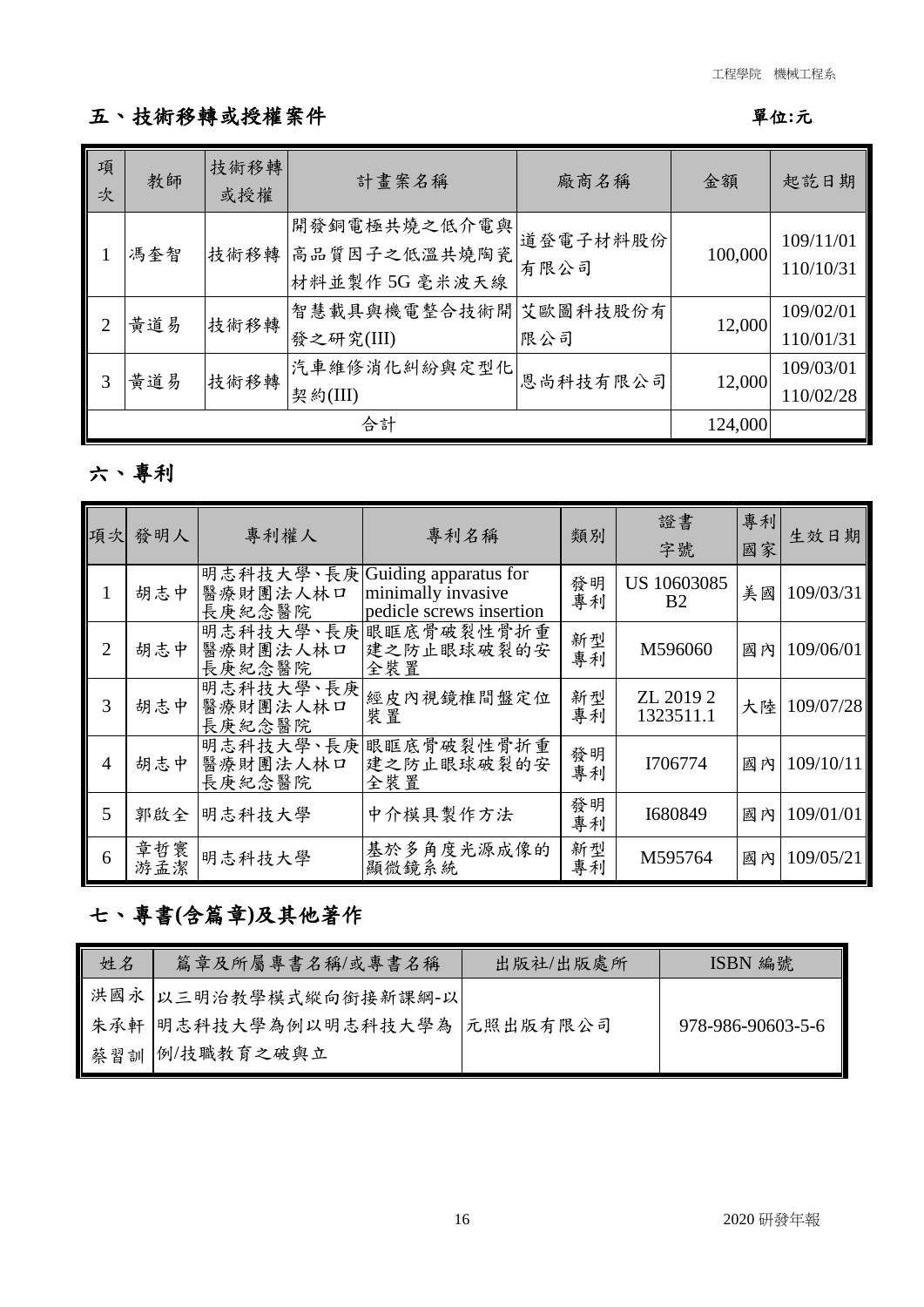# 八、榮譽

| 姓名  | 作品名稱                                                                                                                                   | 獲獎或榮譽名稱               | 頒獎機構名稱           | 獲獎日期       |
|-----|----------------------------------------------------------------------------------------------------------------------------------------|-----------------------|------------------|------------|
| 郭啟全 | 運用ATOS 3D掃描系統於精密<br>模具之應用                                                                                                              | 佳作獎                   | 馬路科技顧問股<br>份有限公司 | 2020/03/04 |
| 郭啟全 | 運用ATOS 3D掃描系統於具有<br>不同形式異形冷卻水路金屬3D<br>列印麻時效鋼模具之射出成型<br>品量測與分析                                                                          | 優等獎                   | 馬路科技顧問股<br>份有限公司 | 2020/03/04 |
| 郭啟全 | 調變冷卻液溫度差提升射出成<br>型品質之研究                                                                                                                | 學生最佳論文競賽              | 台灣機電工程國<br>際學會   | 2020/08/28 |
| 郭啟全 | Experimental<br>and<br>Numerical<br>Investigations on a Injection<br>Molding<br>Tool with Profiled<br><b>Conformal Cooling Channel</b> | 入圍獎(Finalist)         | 科盛科技股份有<br>限公司   | 2020/09/25 |
| 郭啟全 | 整合Moldex3D模流分析與快速<br>模具技術改善射出成型品翹曲<br>變形量之研究                                                                                           | 特別獎(Special<br>Prize) | 科盛科技股份有<br>限公司   | 2020/09/25 |
| 郭啟全 | 兼具環境保護與經濟效益之大<br>尺寸綠色快速模具研製與應用                                                                                                         | 評審委員獎                 | 經濟部工業局           | 2020/12/06 |
| 胡志中 | 眼眶底骨破裂性骨折重建之防<br>止眼球破裂的安全裝置                                                                                                            | 學術獎                   | 經濟部              | 2020/09/26 |
| 胡志中 | 經皮內視鏡椎間盤定位裝置                                                                                                                           | 學術獎                   | 經濟部              | 2020/09/26 |
| 胡志中 | 以臼齒為抗力點之手動口腔擴<br>張裝置                                                                                                                   | 傑出研究獎                 | 經濟部              | 2020/09/26 |
| 傅本然 | 超臨界NOVEC 649在迷你傾斜<br>流道中的熱傳實驗研究                                                                                                        | 優秀論文獎                 | 中華民國自動機<br>工程學會  | 2020/10/30 |

# 九、研究生論文

| 項次 | 研究生姓名 | 論文題目                          | 指導教授 | 畢業日期    |
|----|-------|-------------------------------|------|---------|
|    | 郭姿吟   | 鵭酸鋇低溫共燒陶瓷材料微觀結構與微波介<br>電特性之研究 | 馮奎智  | 2020/02 |
| 2  | 蔡文裕   | 機車火燒車調查鑑定標準作業程序之研究            | 黃道易  | 2020/02 |
|    | 陳嘉祥   | 小型車輛變造車鑑定標準作業程序之研究            | 黃道易  | 2020/02 |
| 4  | 陳政吉   | 金相分析應用於變造車輛之研究                | 黃道易  | 2020/02 |